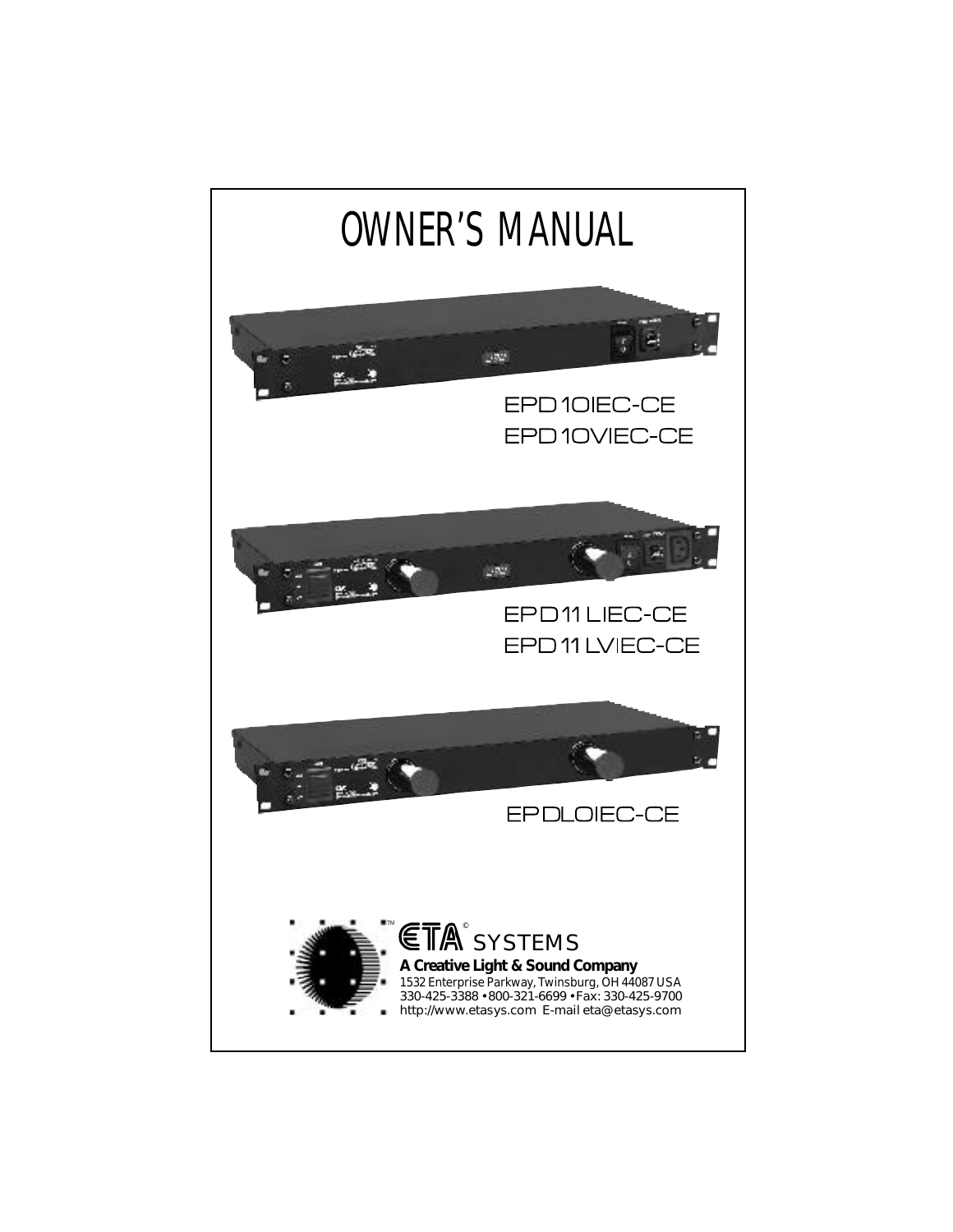

**SHOCK HAZARD – DO NOT ENTER CHOC HASARD – N'ENTRENT SCHOCKE HAZARD – TEST NICHT BETRETE URTO HAZARD – DO NON ENTRANO**



Read and understand all of the instructions before connecting unit to wall supply. •

Lisez les consignes ci-dessous avant de connecter l'appareil au secteur. Gelesen und begreife das handbuch bevor anschliessend einheit bis wand nachschub.

Legemmo e capiamo tutta istruzioni prima collegamento a muro fornirle.

- Always disconnect power cord before opening unit.<br>
Décense to the initial corder d'alimentation avail Déconnectez toujours le cordon d'alimentation avant d'ouvrir le boîtier. Entferne gewalt schnur bevor aufgehend einheit. Allontanano potenza spago prima apertura unità.
- Never expose the unit to rain or any liquid. N'exposez jamais l'appareil à la pluie et ne l'utilisez pas à proximité de liquides. Test nicht aussetze das einheit bis regen oder etwas flüssig. •

Do non esponete gli unità a pioggia o liquida.

Please read the following instructions carefully to prevent potential shock or fire hazards.

This manual should be retained for future use.

Lisez attentivement les consignes suivantes pour éviter tout risque d'électrocution ou d'incendie. Conservez ce manuel pour une utilisation future.

Erfreue gelesen das folgend anleitung auf befehle bis vereiteln potentiell schocke oder feuer hazards. Das handbuch darf bin beibehalten für futur gebrauch.

Accontentano legemmo gli seguendo istruzioni auf befehle a impediamo potenziale urto o fuoco hazards. Questa manuale sarebbe ritenemmo per futura adoperano.

#### **IMPORTANT INPORTÁNT WICHTIG IMPORTANTE**

The light switch on the front of unit is not the power disconnect device. L'interrupteur d'eclairage en façade concerne uniquement l'allumage des lampes et non les embases. **1**

Das leicht einschalte das stirn von einheit ist nicht das gewalt knotrolle vorrichtung. Gli leggera commutatore su gli fronte di unità è non gli potenza controlla dispositivo.

Never expose the unit to water or liquids. **2**

Ne renversez jamais d'eau ni aucun liquide sur l'appareil. Test nicht aussetze das einheit bis träne oder flüssigkeiten. Do non esponete gli unità a acqua.

Connect unit only to a properly measured supply. Use only three wire cord. **3**

Connectez l'appareil uniquement à une tension secteur adaptée. Utilisez uniquement un cordon à trois fils.

Anschliesse einheit bis ein angebracht gemessen nachschub. Gebrauch nur drei draht schnur. Annettere unità solo a un adequately misurata fornirle. Adoperano solo tre conductente spago quale è fornii congli unità.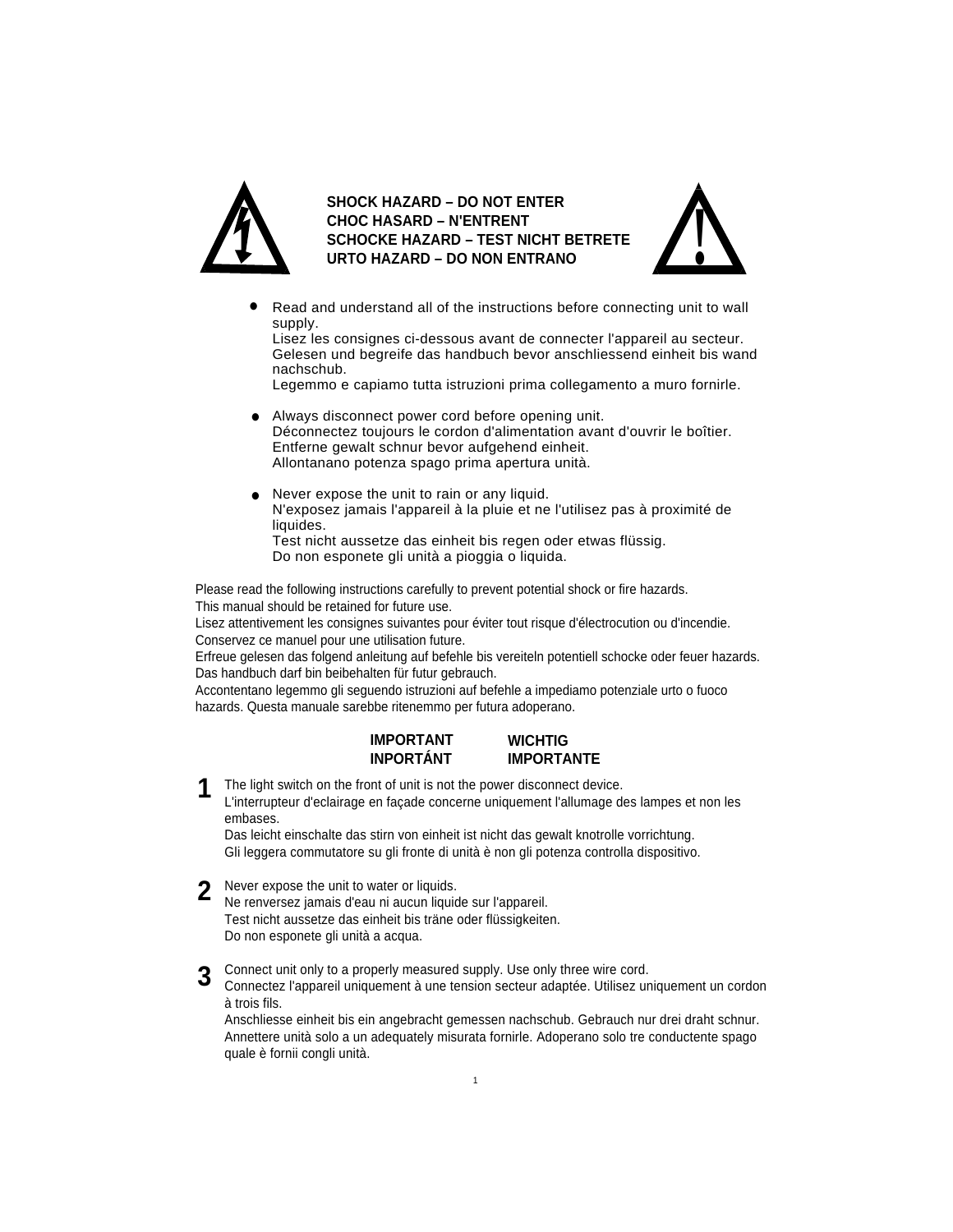

#### **GENERAL FEATURES:**

- **LIGHT SWITCH** Activates rack illumination. Choose HI or LO light intensity, or OFF.
- **LIGHT TUBES** Pull out to full extension of 79mm to illuminate up to 25 standard rack spaces (0.9m)
- **VOLTAGE DISPLAY** Digital AC readout displays incoming line voltage.
- **CIRCUIT BREAKER** Resettable 10 ampere thermal circuit breaker.
- **POWER SWITCH**  Illuminated power switch (DPDT line disconnect) controls all outlets on unit.
- **IEC320 OUTLET** Front panel IEC320 female outlet is convenient, filtered, spike and surge protected.
- **IEC320 INLET** IEC320 type male power inlet is rated 10 amperes.
- **IEC320 OUTLETS**  (10) back panel IEC320 female outlets are EMI/RFI filtered, and spike and surge protected.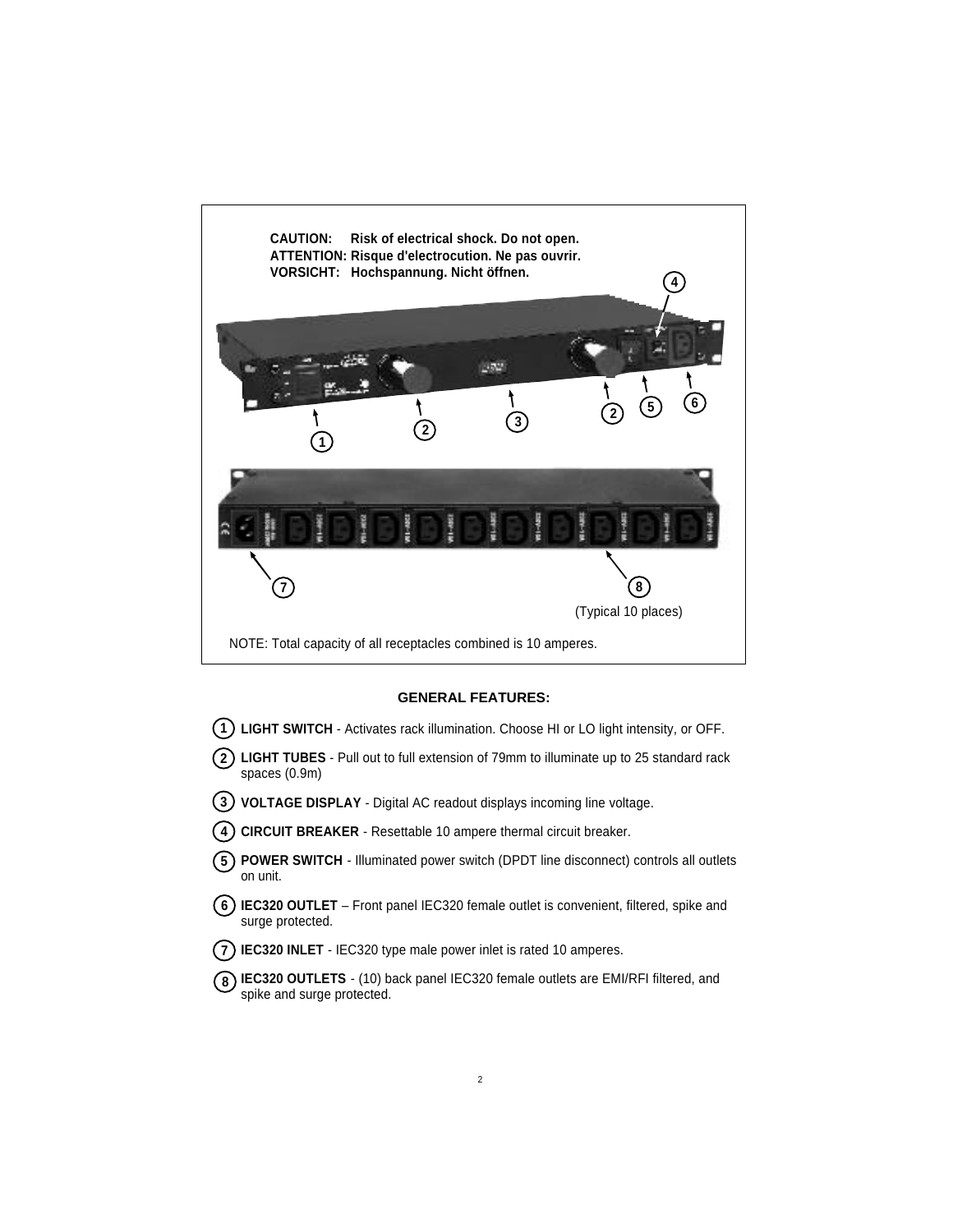## **SPECIFIC FEATURES FOR MODELS:**

#### **FEATURE**

| LIGHT SWITCH                                                | EPD11LIEC-CE, EPD11LVIEC-CE, EPD11LOIEC-CE                               |
|-------------------------------------------------------------|--------------------------------------------------------------------------|
| LIGHT TUBES                                                 | EPD11LIEC-CE, EPD11LVIEC-CE, EPD11LOIEC-CE                               |
| <b>VOLTAGE DISPLAY</b>                                      | EPD10VIEC-CE, EPD11LVIEC-CE                                              |
| <b>CIRCUIT BREAKER</b>                                      | EPD10IEC-CE, EPD10VIEC-CE, EPD11LIEC-CE,<br>EPD11LVIEC-CE                |
| <b>POWER SWITCH</b>                                         | EPD10IEC-CE, EPD10VIEC-CE, EPD11LIEC-CE,<br>EPD11LVIEC-CE                |
| (1) FRONT PANEL<br><b>IEC320 OUTLET</b>                     | EPD11LIEC-CE, EPD11LVIEC-CE                                              |
| (1) BACK PANEL<br><b>IEC320 MALE INLET</b>                  | EPD10IEC-CE, EPD10VIEC-CE, EPD11LIEC-CE,<br>EPD11LVIEC-CE, EPD11LOIEC-CE |
| (10) BACK PANEL<br><b>SWITCHED</b><br><b>IEC320 OUTLETS</b> | EPD10IEC-CE, EPD10VIEC-CE, EPD11LIEC-CE,<br>EPD11LVIEC-CE                |

## **General Operating Instructions:**

- 1. Install unit in a standard 19-inch (48.25cm) rack or in a free-standing position.
- 2. Connect Power Distribution/Lights Only unit to 230VAC 50/60Hz power source.
- 3. Plug sensitive electronic equipment into conditioned outlets on back of unit.
- 4. Move the power switch (#5) to the "ON" position to provide power and protection to the electrical equipment.
- 5. For illumination (Models EPD11LIEC-CE, EPD11LVIEC-CE, and EPDLOIEC-CE), pull out/extend the light tubes (#2) and move the light switch (#1) to either the "HI" or "LO" positions.

 IMPORTANT: Be sure the light switch (#1) is in the "OFF" position when the light tubes are recessed back inside the unit.

6. The digital voltmeter readout (#3) automatically and continuously displays the incoming voltage to the unit (Models EPD10VIEC-CE and EPD11LVIEC-CE).

# **SERVICING:**

WARNING: Hazardous voltages are present within the unit. Never attempt any maintenance without disconnecting the power cord.

ATTENTION: Les tensions de l'appareil présentent des dangers. Déconnectez le cordon d'alimentation avant d'effectuer toute réparation.

VERWARNEND: Gefährlich stromspannung bist im einheit. Test nicht versuch erhaltung ohne entfernend das gewalt schnur.

AMMONIMENTO: Pericolosa voltaggio siamo presentano negli unità. Do non tentativo mantenimento senza allontanando gli potenza spago.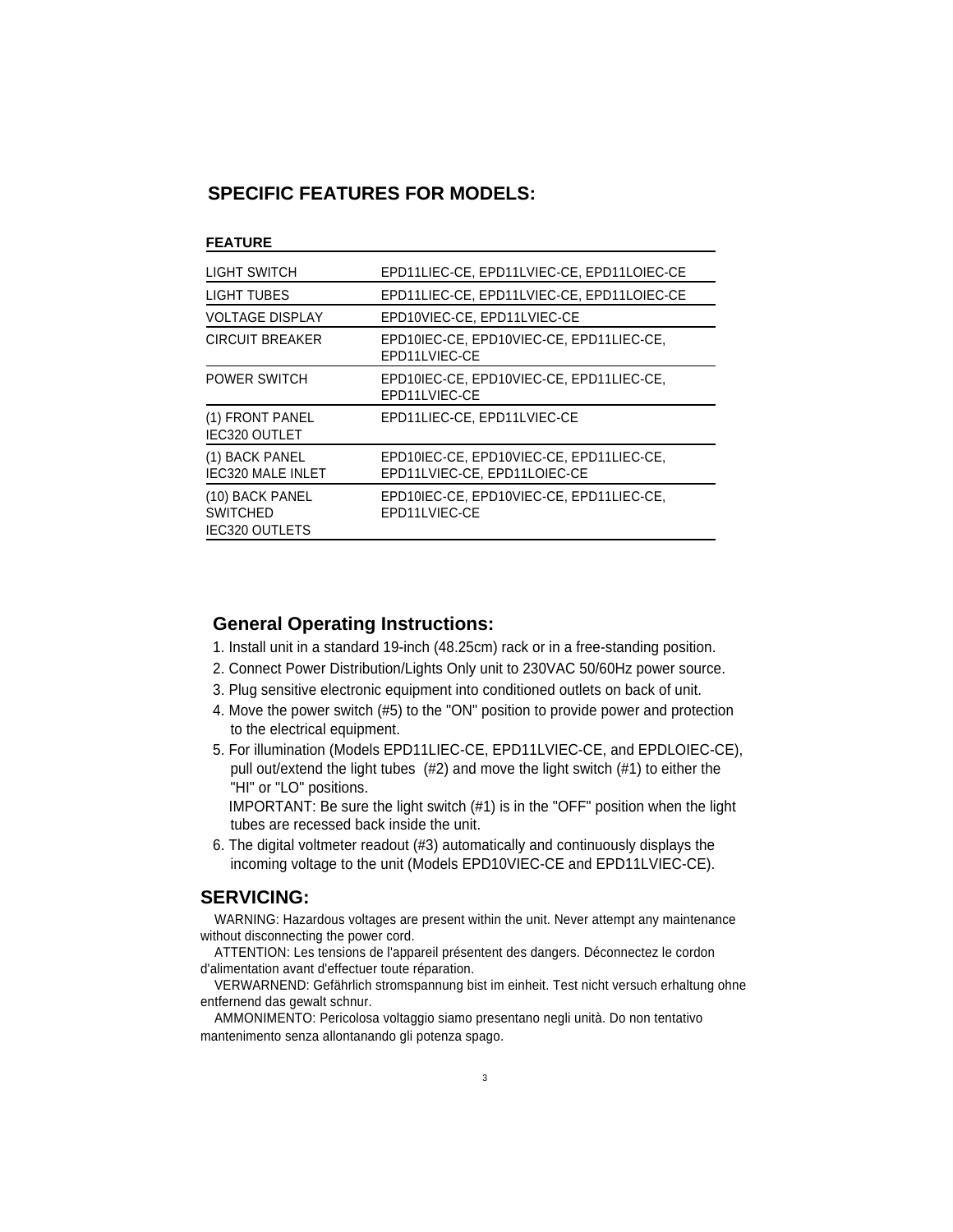# **LAMP REPLACEMENT REMPLACEMENT DE LA LAMPE LAMPE ERSATZ LAMPADA CAMBI**

- 1. Disconnect the units power cord from the voltage source. Déconnectez le cordon d'alimentation du secteur. Loskomme das einheiten gewalt schnur vom stromspannung quelle. Disinnestano gli units potenza spago dai voltaggio fonte.
- 2. Remove screws on cover, and remove cover. Retirez les vis et ôtez le couvercie. Entferne schraubt an abdeckung, und entferne abdeckung. Allontanano vites su coperchio, e allontanano coperchio.
- 3. Remove the two (2) hex spacers and two (2) hex nuts from rear of light tube assembly. Retirez les (2) deux entretoises et les (2) deux écrous à tête six-pans à l'arrière de chaque assemblage de la lampe.

Entferne das (2) zwei trenner und das (2) zwei riegel halter vom hinter von jede leicht rohr. Allontanano gli due (2) separatori e gli due (2) bolt raccoglitori dai posteriore di cadauna leggera tubo assemblea.

- 4. Slide lamp socket out of the tube. Retirez la lampe de la douille. Hernehme lampe sockel aus das rohr. Prendere lampada alloggiando fuori degli tubo.
- 5. Turn lamp counterclockwise and replace with same type and rating 230-,7W. Tournez la lampe vers la gauche et remplacez-la par une lampe de même type et de même calibre (230 V, 7 W). Drehen lampe ans abfuhr und vertrete mit gleich typ und beurteilung 230-, 7W. Giro lampada agli partii e rimetterci con stesso tipo e classifica 230-, 7W.
- 6. Insert lamp sockets into the back of the tube. Insérez le culot de la lampe dans la douille. Einfüge lampe sockel rücken im rohr. Inseriamo lampada alloggiando ritorno negli tubo.
- 7. Replace the two (2) hexagonal spacers and the two (2) hex nuts at the rear of the light tube assemblies, and attach the housing bracket to the tube.

Replacez les entretoises et les écrous à l'arrière de l'assemblage de la lampe et attachez le support à la lampe.

Vertrete das zwei (2) trenner und das zwei (2) halter am hinter der leicht rohr, und anhefte das sockel ans rohr.

Rimetterci gli due (2) separatori e gli due (2) nuts at gli posteriore degli leggera tubo assemblee, e annettere gli alloggiando agli tubo.

- 8. Replace top cover and screws. Revissez le couvercie. Vertrete oberteil abdeckung und schraubt. Rimetterci cima coperchio e raccoglitori.
- 9. Connect power cord to voltage source and test lamp. Connectez le cordon d'alimentation au secteur et vérifiez le bon fonctionnement de la lampe. Anschliesse gewalt schnur bis stromspannung nachschub und erprobe lampe. Installano potenza spago a voltaggio fornirle e collaudo lampada.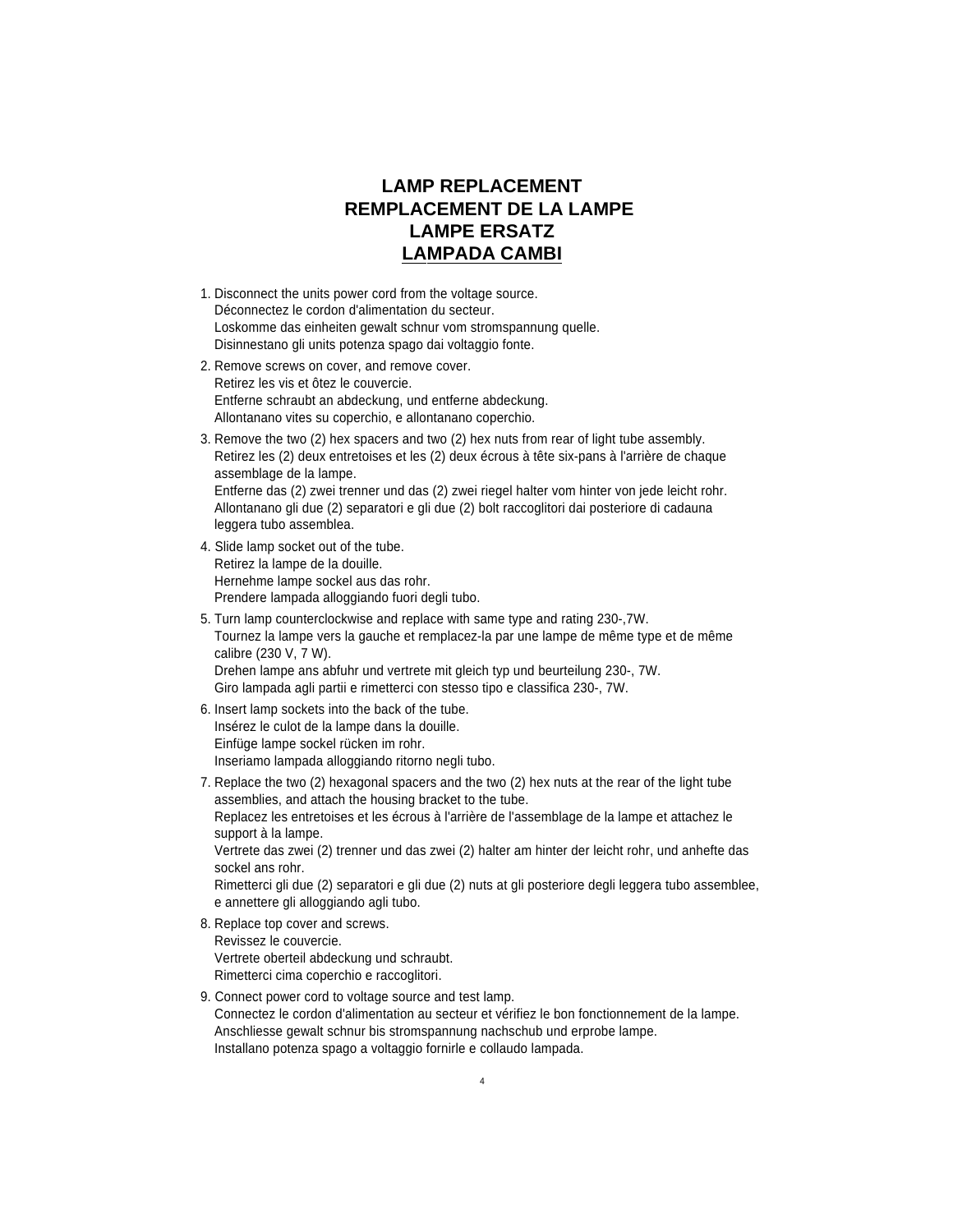# **EU DECLARATION OF CONFORMITY**

Information Technology Equipment

Directives covered by

this Declaration: 89/336/EEC Electromagnetic Compatibility Directive 73/23/EEC Low Voltage Direction

Product: ETA Systems - "EPD11LVIEC-CE Series" Power Distribution Series, Serial Numbers CE20000+ (+ means "and up")

Standard which IEC950-1, -2, and referencing -3:1995, Product Conforms to: or EN60950-3:1995 with all amendments through Jan. 1997.

The technical documentation required to demonstrate that this product meets the requirements of the "EMC", and "Low Voltage" Directives, has been compiled by the signatory below and is available for inspection by the relevant authorities. The CE Mark was first applied in 1998.

Authority:

Guy LeJeune Sign: Eurocase Belgium N.V. Daenenstraat 44 Date: B-2600 Berchem-Antwerpen

 $\frac{1}{28}$  sep 1998

Phone: 011-32-3-230-9445 Fax: 011-32-3-218-9397

### ATTENTION

The attention of the purchaser, installer, or user is drawn to the special measures and limitations which must be observed when the product is taken into service, in order to maintain compliance with the above directives. Details of the special measures and requirements are detailed in this product user manual.